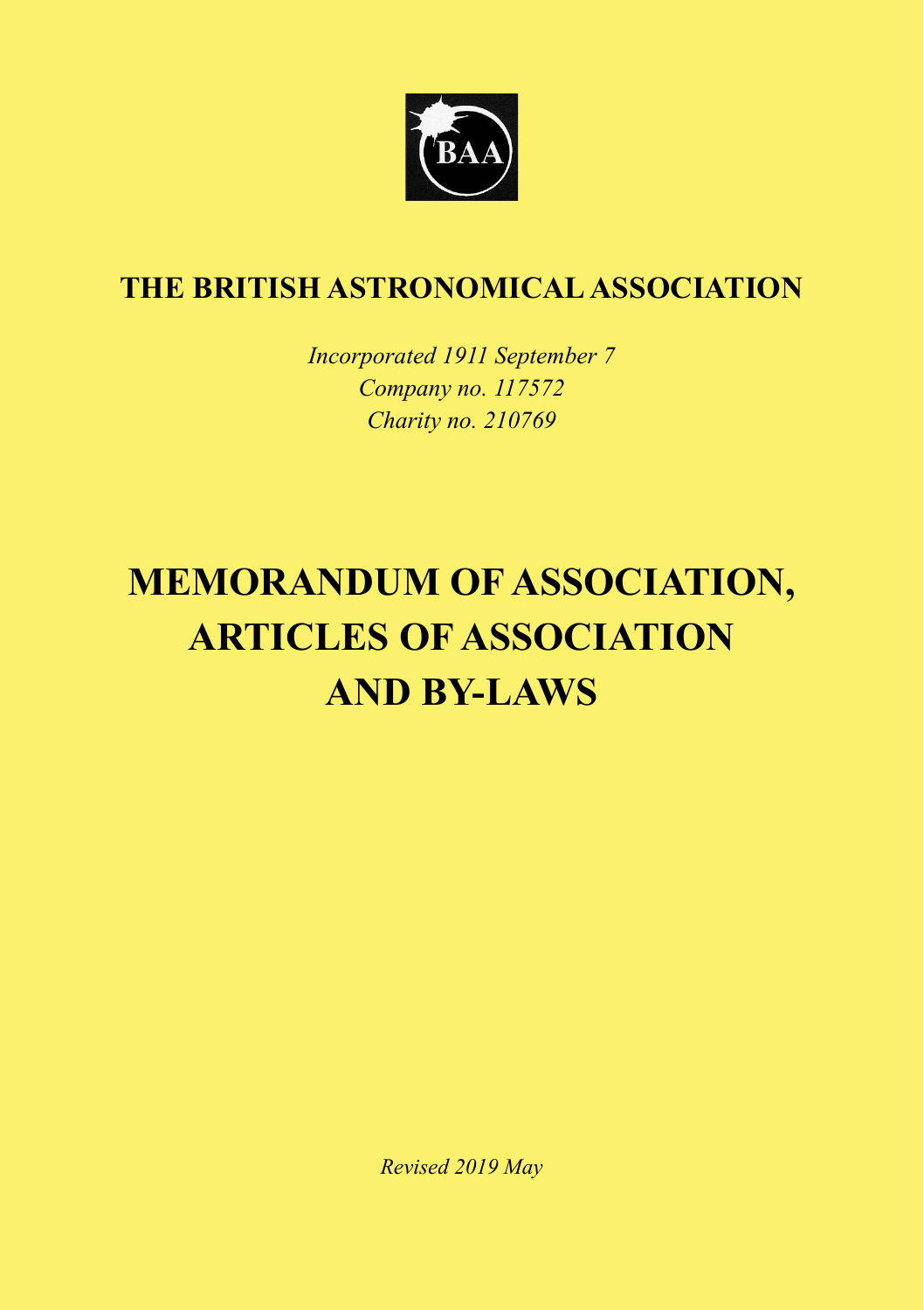*The Association thanks current and former members of Council, especially David Arditti, Richard Chambers, John Chuter, Peter Hudson, Ron Johnson, Anthony Kinder and Hazel McGee, for their contributions to the major 2015 revision of the BAA Governing Document. This 2019 revision was coordinated by David Arditti.*

*Published by the British Astronomical Association, London, 2015 May 27*

*Revised 2019 May 29*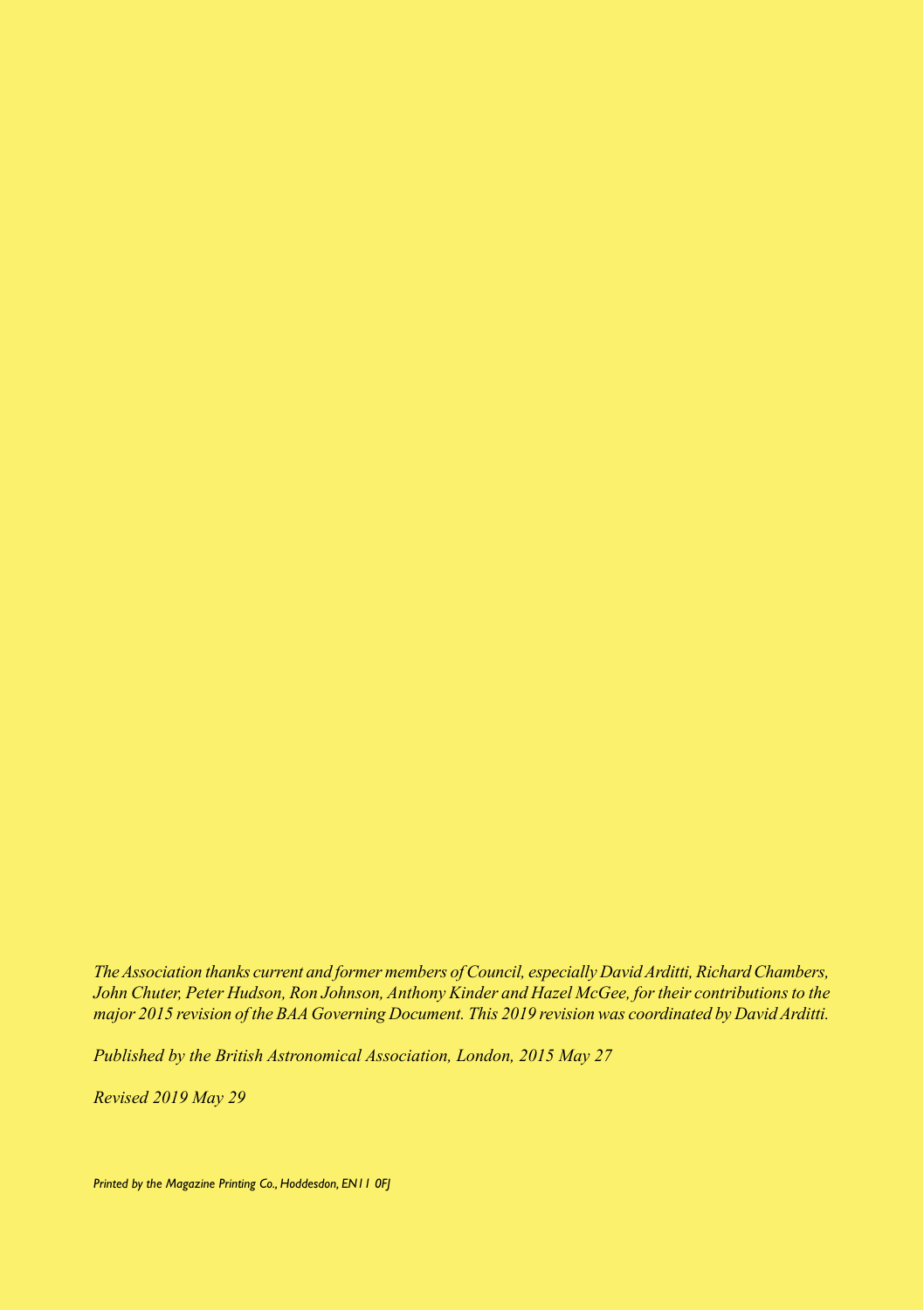# **MEMORANDUM OF ASSOCIATION**

- **1.** The name of the Association is 'The British Astronomical Association'.
- **2.** The registered office of the Association shall be situated in England.
- **3.** The objects for which the Association is established are:
	- (a) To promote the science of astronomy and all branches of astronomical research;
	- (b) To promote the association of observers of all abilities, for mutual help, and their organisation in the work of astronomical observation; the circulation of current astronomical information; the encouragement of a popular interest in astronomy;
	- (c) To publish and circulate such *Journals*, *Memoirs* or other forms of information as may be desirable;
	- (d) To make, purchase, sell, let on hire, and otherwise deal with instruments, images, electronic media and accessories;
	- (e) To acquire and dispose of property for the purposes aforesaid;
	- (f) To do all such other lawful things as are incidental or conducive to the attainment of the above objects or any of them.
- **4.** In case the Association shall take or hold any property which may be subject to any trusts the Association shall only deal with the same in such manner as allowed by the law, having regard to such trusts.
- **5.** The income and property of the Association, whencesoever derived, shall be applied solely towards the promotion of the objects of the Association as set forth in this Memorandum of Association, and no portion thereof shall be paid or transferred directly or indirectly by way of dividend, bonus, or otherwise howsoever by way to profit, to the members of the Association. Provided that nothing herein shall prevent the payment in good faith of remuneration to any officers or servants of the Association or to any member of the Association in return for any services actually rendered to the Association, but so that no member of the Board of Trustees shall be appointed to any salaried office of the Association or to any office of the Association paid by fees, and that no remuneration shall be given by the Association to any member of such Board, except repayment of out-of-pocket expenses and interest at a rate not exceeding 5 per cent per annum on money lent, or reasonable and proper rent for premises demised to the Association. Provided further that this provision shall not prevent the payment or award of such Grants, Prizes, Awards or Medals to any member of the Association or of the Board of Trustees, as may be approved by the Council according to the By-laws of the Association from time to time in force.
- **6.** The liability of the members is limited. Every member of the Association undertakes to contribute to the assets of the Association in the event of the same being wound up during that person's time of membership or within one year afterwards, for payment of the debts and liabilities of the Association contracted before the end of that time, and of the costs, charges, and expenses of winding up the same, and for the adjustment of the rights of the contributories amongst themselves, such amount as may be required not exceeding one pound sterling.
- **7.** If upon the winding up or dissolution of the Association there remains, after the satisfaction of all its debts and liabilities, any property whatsoever, the same shall not be paid to or distributed amongst the members of the Association, but shall be given or transferred to some other institution not formed for carrying on business for profit and having objects similar to the objects of the Association, to be determined by the members of the Association at or before the time of dissolution or in default thereof by such Judge of the High Court of Justice as may have or acquire jurisdiction in the matter, or if and so far as effect cannot be given to the foregoing provision, then to some charitable object.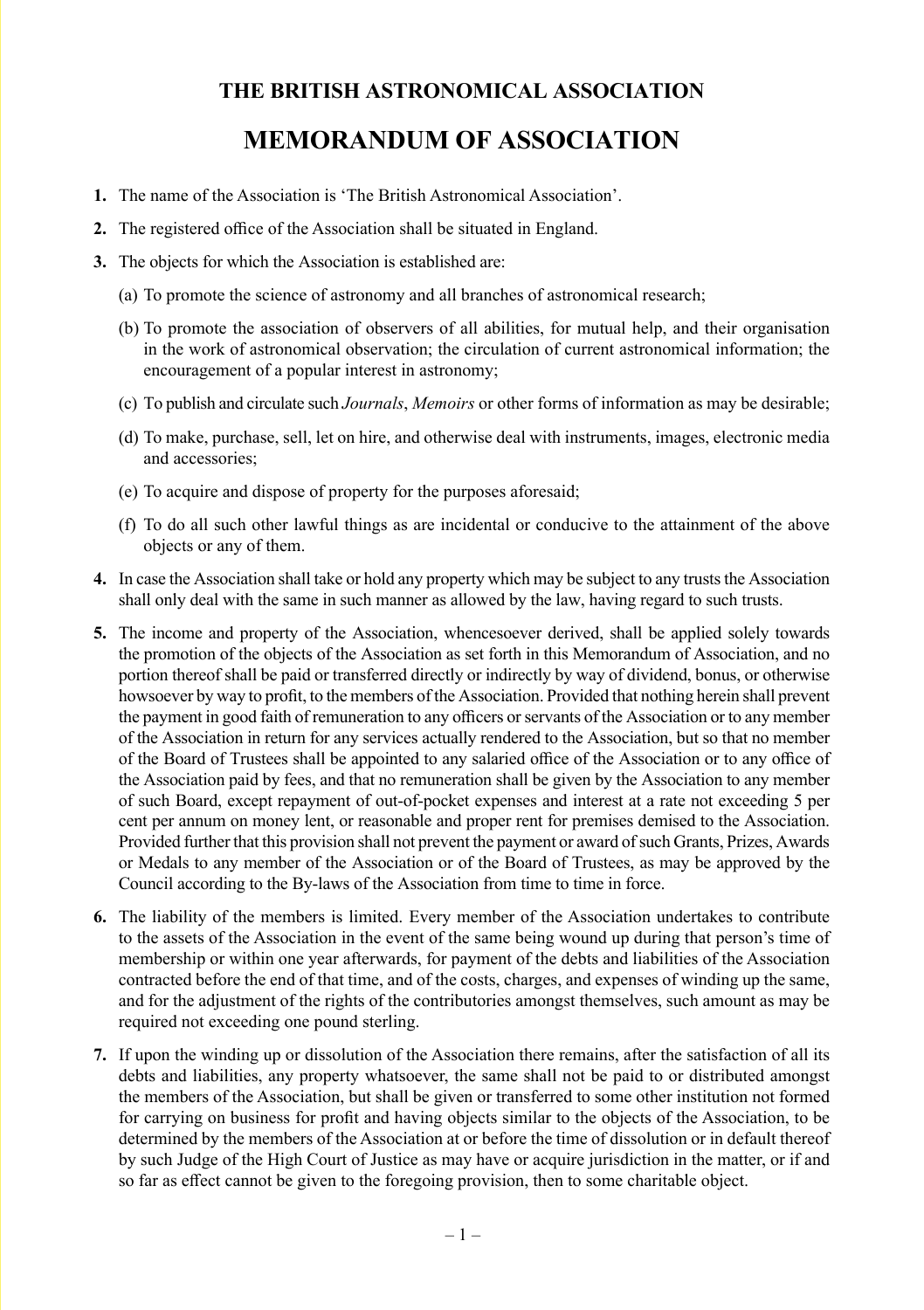**8.** True accounts shall be kept of the sums of money received and expended by the Association, and the matters in respect of which such receipts and expenditure take place, and of the property, credits, and liabilities of the Association, and subject to any reasonable restriction as to time and manner of inspecting such accounts as may be imposed in accordance with the regulations of the Association for the time being, the same shall be open to the inspection of the members. Once at least every year the accounts of the Association shall be examined and the correctness of the balance sheet ascertained by one or more properly qualified auditors or independent examiners.



WE, the several persons whose names and addresses are subscribed, are desirous of being formed into an Association in pursuance of this Memorandum of Association.

| <b>Names, Addresses and Descriptions of Subscribers</b>                     |                                               |
|-----------------------------------------------------------------------------|-----------------------------------------------|
| Frederick William Levander,<br>30 North Villas, Camden Square, London, N.W. | Retired Schoolmaster.                         |
| Andrew Claude Delacheries Crommelin,<br>55 Ulundi Road, Blackheath, S.E.    | Assistant at Royal Observatory,<br>Greenwich. |
| Walter Heath.<br>Uplands, Cobham, Surrey.                                   | Gentleman, of no occupation.                  |
| William Henry Wesley,                                                       | Asst. Secretary,                              |
| Burlington House, London, W.                                                | Royal Astronomical Society.                   |
| Theodore Evelyn Reece Phillips,                                             | Clerk in Holy Orders.                         |
| St. Georges Cottage, Ashtead, Surrey.                                       |                                               |
| William Henry Maw,                                                          | Civil Engineer.                               |
| 18 Addison Road, London, W.                                                 |                                               |
| Walter Goodacre,                                                            | Manufacturer.                                 |
| Waratah, Holden Rd, Woodside Park, London, N.                               |                                               |

#### Dated the 25th day of August, 1911

Witness to the above Signatures,

John William Howard Thompson, Devereux Chambers, Temple, London, W.C. Solicitor.

> *This Memorandum of Association was revised and updated by resolution of a Special General Meeting of the Association held at Burlington House, Piccadilly, London W1J on 2019 May 29.*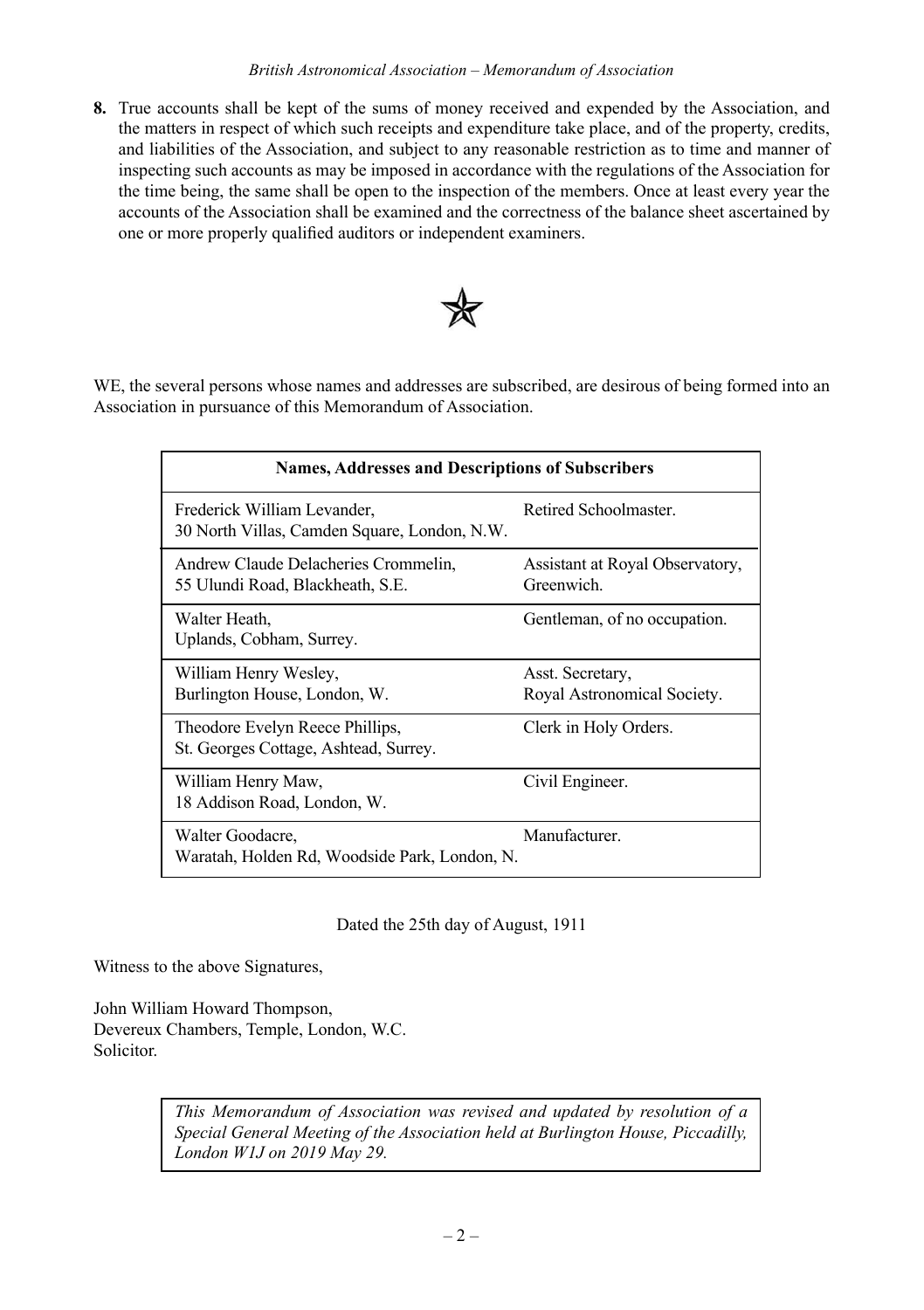# **ARTICLES OF ASSOCIATION**

*(including amendments passed at the Extraordinary General Meeting, 1946 October 30, at the Special General Meeting, 1988 November 30, at the Special General Meeting, 2015 May 2, and at the Special General Meeting, 2019 May 29).*

#### **INTRODUCTION**

WHEREAS an unincorporated Association called the 'British Astronomical Association' existed from 1890 to 1911 for objects similar to the objects expressed in the Memorandum of Association of the Association to which these Articles apply (hereinafter called 'the Association'):

AND WHEREAS the Association was formed in 1911 for furthering and extending the objects of the former Association by a registered Association under the Companies (Consolidation) Act, 1908:

AND WHEREAS the Association was registered as a Charity on 1962 September 22 (registration number 210769):

NOW IT IS HEREBY WITNESSED as follows:

**1.** These Articles shall be construed with reference to the provisions of the Companies Act 2006 and terms used in these Articles shall be taken as having the same respective meanings as they have when used in that Act. Words importing the singular number shall include the plural number and vice versa.

#### **MEMBERS**

- **2.** Any person may become a member of the Association who shall pay their subscription and shall meet the conditions prescribed by the By-laws from time to time in force as provided by these Articles.
- **3.** The distribution to the members of the publications of the Association shall be prescribed by the Bylaws from time to time in force as provided by these Articles.
- **4.** The rights and privileges of every member shall be personal to that member and shall not be transferable or transmissible by their own act or by operation of law.

#### **RESIGNATION OF MEMBERS**

**5.** A member may resign from the Association upon giving the Business Secretary notice of an intention so to do at least 14 days before the date upon which the member's next subscription becomes payable in accordance with the By-laws from time to time in force as provided by these Articles. A member giving such notice shall cease to be a member as from the date when the subscription becomes payable next after the expiration of such 14 days as aforesaid.

#### **EXPULSION OF MEMBERS**

**6.** The Council may at a meeting of the Council remove from the Register the name of any person who shall have wilfully acted in contravention of the regulations of the Association or who shall in the opinion of the Council have been guilty of such conduct as shall render a person unfit to continue to belong to the Association, and that person shall thereupon cease to be a member of the Association. Provided that a majority of three-fourths of the votes of the members of the Council present and voting at such meeting shall be necessary for the expulsion of a member. Provided, further, that such member shall have at least 14 days' notice of the resolution to be proposed at such Council meeting, which notice shall state that if it is desired, the member may attend thereat and present a defence prior to the voting on such resolution.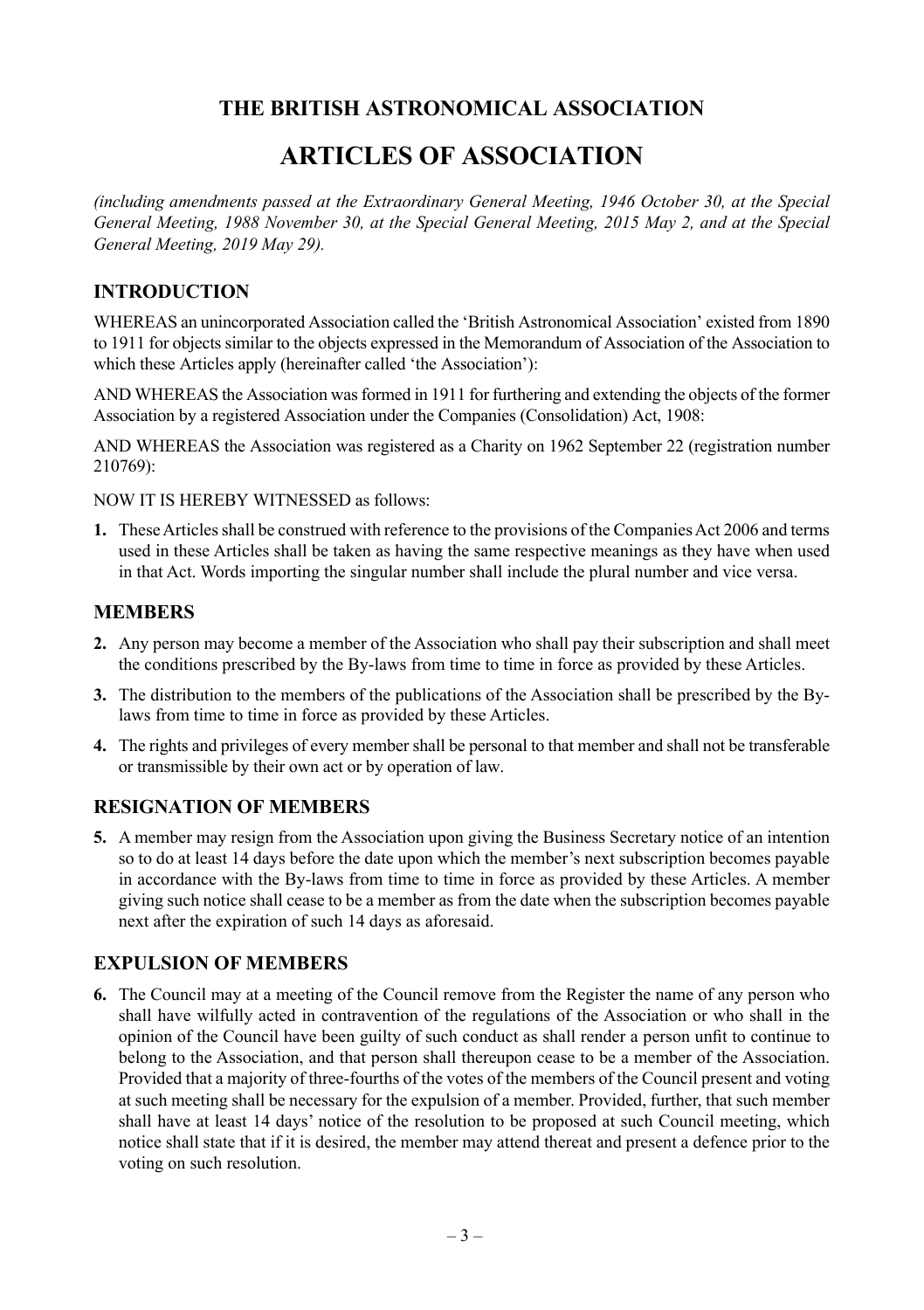#### **BOARD OF TRUSTEES**

- **7.** The Board of Trustees (hereinafter 'the Board') shall be chosen from the members only and shall consist of a President, one Vice-President, one Treasurer, one Business Secretary, and five further Trustees that shall be elected in such manner as shall be prescribed by the By-laws from time to time in force.
- **8.** The powers and duties of the Trustees shall, subject to any express provision in these Articles and in the By-laws, and any legal requirements, be defined by the Board.

### **COUNCIL**

- **9.** The Council of the Association shall be chosen from the members only and shall consist of the Board of Trustees; up to two additional Secretaries, elected according to the By-laws from time to time in force; the Section Directors and Postholders; and up to five further members of the Association elected according to the By-laws from time to time in force. The Council may co-opt or appoint additional members as shall be prescribed by the By-laws from time to time in force.
- **10.** The powers and duties of members of the Council who are not Trustees shall, subject to any express provision in these Articles and in the By-laws, be defined by the Council.

#### **POWERS AND DUTIES OF THE BOARD OF TRUSTEES**

- **11.** The Board of Trustees shall constitute the Trustees of the Charity and the Directors of the Company. The Board shall have control over, and management of, all financial and administrative affairs and all property of the Association, in accordance with these Articles and the By-laws from time to time in force.
- **12.** The Board may regulate its own procedure and delegate any of its powers to any one or more of its body.
- **13.** Five members of the Board shall constitute a quorum at any meeting thereof. 'Meetings' of the Board may include electronic communication without visible contact.
- **14.** The Treasurer may, with the consent of the Board, invest in the name of the Association any moneys not specifically required for the immediate purposes of the Association in or upon any investments for the time being allowed by law for the investment of trust funds.
- **15.** The Board may, with the consent of the Council, borrow moneys for the purposes of the Association on the security of the property of the Association or otherwise at their discretion.
- **16.** The Board may appoint and remove such salaried or contracted assistants or other personnel as they may deem necessary. The amount of the salary and conditions of the employment of such assistants shall be defined by the Board.
- **17.** The Board shall manage staff, volunteers and the operation of the Office and other administrative functions of the Association on a day-to-day basis.
- **18.** No act done by the Board, whether within the powers of the Board or not, which shall receive the express or implied sanction of the members at an Annual General Meeting or Special General Meeting, shall be afterwards impeached by any member of the Association on any ground whatsoever, but shall be deemed to be an act of the Association.

#### **POWERS AND DUTIES OF THE COUNCIL**

- **19.** The Council shall regulate and organise the scientific and public activities of the Association and the services to the Members, subject to the financial and administrative control exerted by the Board of Trustees.
- **20.** The Council may regulate its own procedure and delegate any of its powers to any one or more of its body.
- **21.** Five members of the Council shall constitute a quorum at any meeting thereof.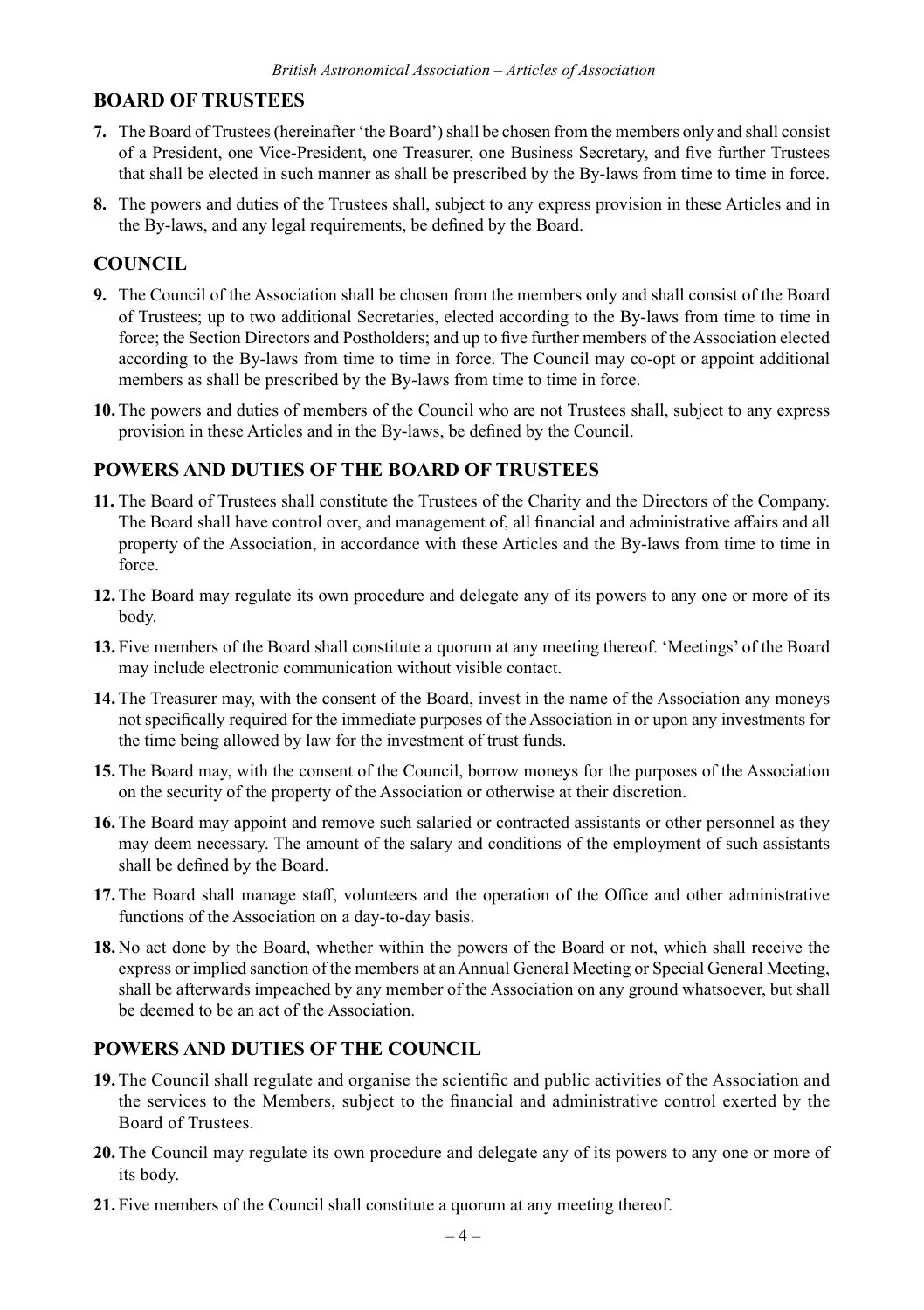- **22**. The Council shall appoint Directors of the observing and other Sections, and Postholders for specific purposes. Such appointments shall be reviewed periodically as defined in the By-laws from time to time in force.
- **23.** The Council may fill from the membership of the Association any vacancy which shall occur on the Board of Trustees or among its own membership between one Annual General Meeting and another.
- **24.** The Council shall take a strategic view of the activities of the Association, and make such recommendations to the Board of Trustees as to the organisational and financial needs it feels appropriate to fulfil these activities.

#### **MEETINGS OF THE ASSOCIATION**

- **25.** Admittance of non-members to all meetings shall be at the discretion of Council.
- **26.** The Board of Trustees shall have the authority to charge for attendance at meetings other than Annual General Meetings and Special General Meetings where it deems appropriate.
- **27.** The Annual General Meeting (AGM) shall be held in London in October in each year for the purpose of receiving and adopting the Accounts for the year ended March 31 previous, the Report of the Board of Trustees and the Report of the Council for the year ended July 31 previous, for the announcement of the result of the election of the Board of Trustees and the Council, and for any other business that may require the decision of the Annual General Meeting. Notice of such Annual General Meeting shall be sent to each member in manner hereinafter provided, and the Accounts and the Reports shall be placed on the Association's Website, not fewer than 7 days before the date fixed for holding such meeting.
- **28.** The Board of Trustees or the Council may convene a Special General Meeting (SGM) for any purpose whenever they deem it necessary. The Board shall also convene a Special General Meeting upon a requisition to that effect signed by not fewer than 12 members of the Association stating the purpose for which it is required. Such Special General Meeting shall be convened within one calendar month after such requisition has been made, and if not so convened by the Board, the requisitioners or any 12 members of the Association may themselves convene a Special General Meeting in accordance with such requisition. Notice of every Special General Meeting, setting out the purpose for which it is convened, shall be sent to each member in manner hereinafter provided, not fewer than 14 days before the date fixed for holding such Meeting. All Special General Meetings shall be held in London.

#### **PROCEEDINGS AT MEETINGS**

- **29.** Twenty members shall constitute a quorum for the business of any AGM or SGM.
- **30.** The President shall take the Chair at any AGM or SGM and at meetings of the Board of Trustees and the Council, shall regulate and keep order in their proceedings, shall state and put questions according to the sense and intention of the Meeting, and shall carry into effect the By-laws of the Association. In the absence of the President, the Vice-President, or, in their absence, the Treasurer, or, in their absence, another of the Trustees, or, in the absence of all Trustees, another member of the Council, shall take the Chair and conduct the business of the Meeting; and in the case of the absence of all these persons, the Meeting shall elect amongst themselves any other member present to take the Chair at that Meeting.
- **31.** The President, or other member in the Chair, shall not vote on any question brought before an AGM, an SGM, or a meeting of the Council, except where a casting vote is necessary to decide the question, in which case such casting vote shall be given.
- **32.** The decision of an AGM or an SGM shall be ascertained by show of hands, unless, after the show of hands, a poll is forthwith demanded by not fewer than five members, in which case a poll shall be taken. The manner of taking a poll shall be in the discretion of the Chair. In exceptional circumstances the Chair may, if previously agreed by the Board of Trustees for this specific meeting, allow votes by proxy or other means for absent members. An entry in the minutes, signed by the Chair, shall be sufficient evidence of the decision of a Meeting.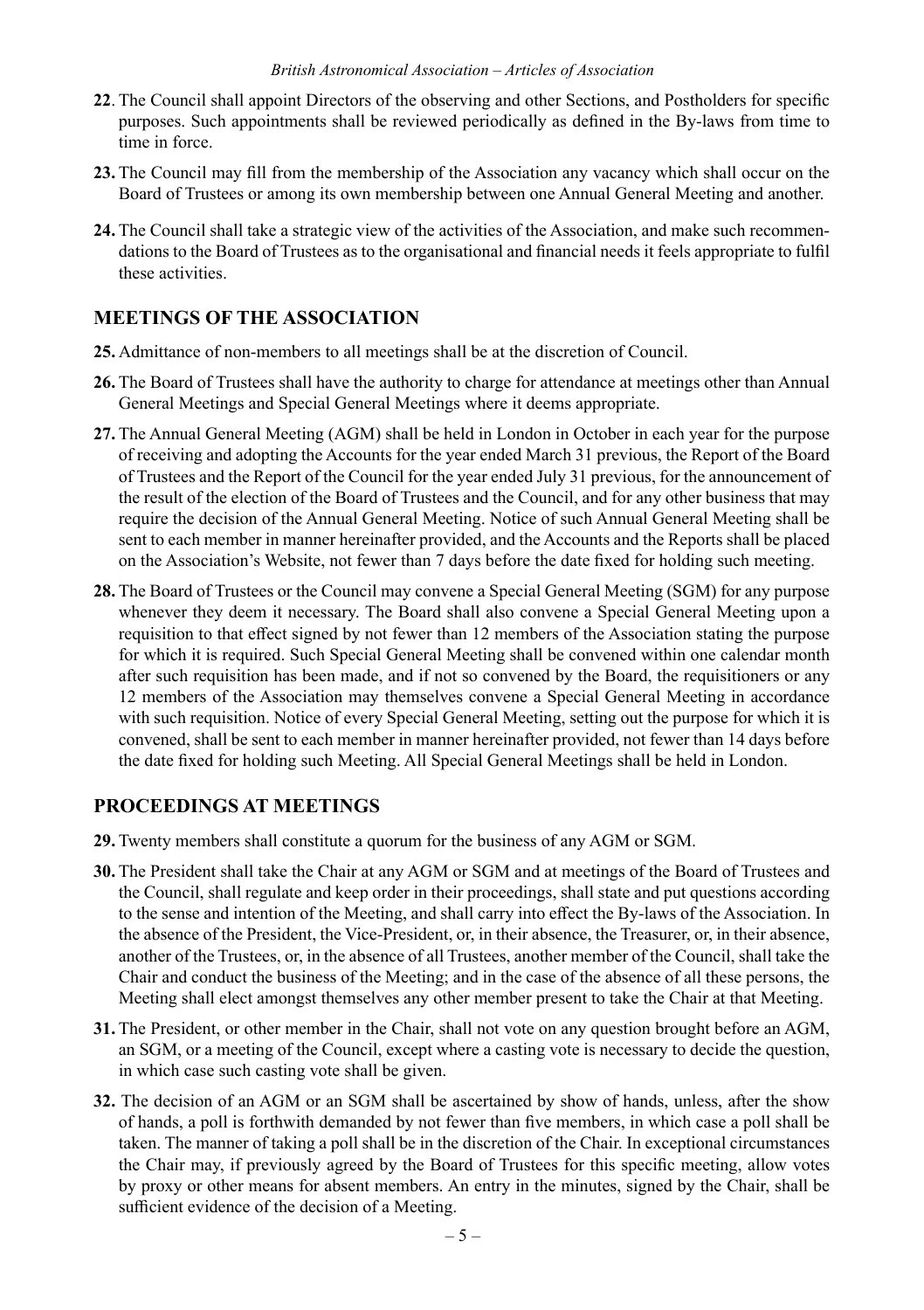#### **MEMORANDUM OF ASSOCIATION, ARTICLES & BY-LAWS**

- **33.** The By-laws appended to these Articles (but not so as to form part thereof), and such altered or additional By-laws as shall be substituted therefor or added thereto as hereinafter mentioned, shall regulate all matters by the Articles left to be prescribed by the By-laws, and all matters which, consistently with the Articles, shall be made the subject of By-laws. Alterations in and additions to the Memorandum of Association, Articles or By-laws may be made only:
- (a) by resolution of the members at an Annual General Meeting, after notice of the proposed alteration or addition has been sent to all the members at least 14 days before such Annual General Meeting; or
- (b) by resolution of the members at a Special General Meeting called for that or some other purpose, after notice of the proposed alteration or addition has been sent to all the members at least 14 days before such Special General Meeting.

Provided that any alteration or addition to the Memorandum of Association, Articles or By-laws shall be made consistently with the requirements of the Charities Act 2011 and of the Companies Act 2006 or any statutory modifications thereof, and that no alteration or addition to the Memorandum of Association, Articles or By-laws shall be repugnant to or contrary to the intentions of the existing Memorandum of Association.

#### **ACCOUNTS**

**34.** The Board of Trustees shall cause true accounts to be kept:

- (a) of the sums of money received and expended by the Association and the matters in respect of which such receipts and expenditure take place;
- (b) of the property, credits, and liabilities of the Association.
- **35.** The accounting records shall always be open to the inspection of Council members. The Board of Trustees shall from time to time determine whether, to what extent and under what conditions the accounting records of the Association shall be open to the inspection of members not being members of the Council, and no member (not being a member of the Council) shall have any right of inspecting any record or document of the Association except as conferred by statute or authorised by the Board of Trustees or by the Association at an AGM or SGM.
- **36.** Full Accounts prepared under appropriate accounting procedures at the time in place shall be laid before the Annual General Meeting, made up to March 31 prior to such meeting. The Accounts shall be accompanied by a Report of the Board of Trustees and a Report of the Council as to the state of the Association's affairs and its proceedings for the year ending July 31 prior to such meeting. All these documents shall be published on the Association's Website, and lodged with the Charities Commission and Companies House, or with such other bodies as may be required by statute at the time in force.

#### **AUDIT OR INDEPENDENT EXAMINATION**

**37.** Auditors or independent examiners shall be appointed and their duties regulated in accordance with Section 495 of the Companies Act 2006, the Charities Act 2011, or any statutory modification thereof for the time being in force, and for this purpose the Board of Trustees shall be treated as the Directors and the Members shall be treated as the Shareholders mentioned in these sections.

#### **NOTICES**

**38.** A notice may be given by the Association to any member either by letter, electronic communication, or by announcement in the *Journal,* according to the timescales provided for the giving of such notices in these Articles or the By-laws from time to time in force.

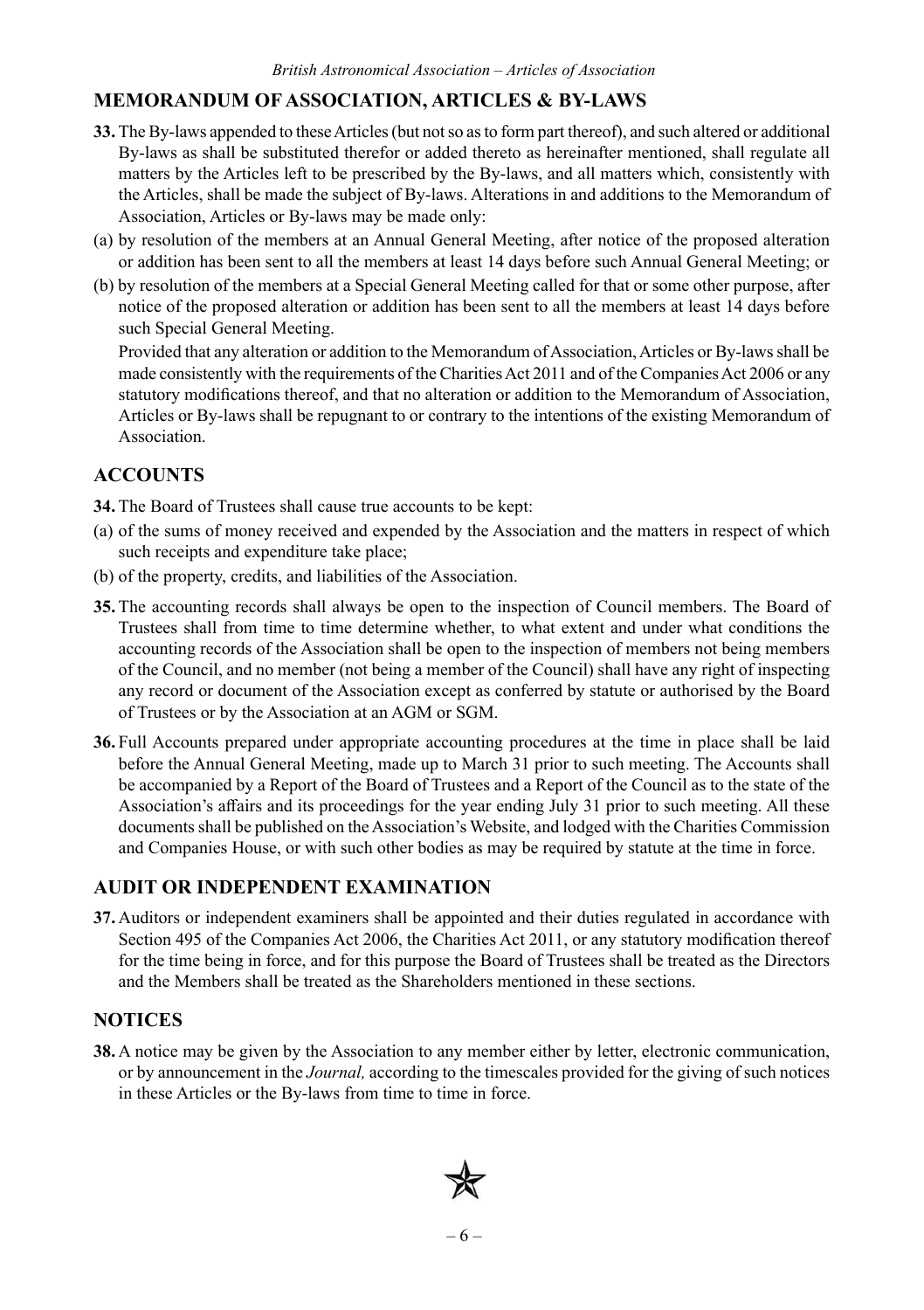# **BY-LAWS**

*(including amendments passed up to and including 2019 May 29)*

#### **MEMBERS**

- **1.** On receipt of a valid application for membership and annual subscription a person shall be sent the current publications of the Association to which new members are entitled, and their name shall be added to the current list of candidates proposed for membership. This list shall be posted on a monthly basis to a secure location on the Association's Website that is visible to currently registered members. Subject to the provision of By-law 2 below, candidates shall be deemed to have become members four weeks after their name has been posted on the website.
- **2.** If within four weeks of a candidate's name being posted on the Association's website as above, objections to the candidate's membership are received from two members, it shall be the duty of the Council to consider the proposal and to allow the membership only if at least a three-fourths majority of the members of Council voting at the appropriate meeting is in favour. Should a candidate be rejected by the Council their subscription shall be returned to them, but they shall not be liable to return the publications sent to them by the Association.

#### **SUBSCRIPTIONS**

- **3.** At a convenient time in the Spring of each year the Board of Trustees shall make recommendations to a Special General Meeting in respect of the amounts, for the ensuing session commencing August 1, of the annual subscriptions for the various classes of membership. The Meeting shall decide upon these amounts.
- **4.** In the case of a member whose first subscription was received in the BAA Office before 2015 August 1, their annual subscription shall become due on August 1 in each year. In the case of a member whose first subscription was received on or later than 2015 August 1, their annual subscription shall become due each year on the anniversary of the date of receipt of their first subscription.
- **5.** If a subscription remains unpaid three months after its due date, the defaulting member shall cease to be a member of the Association. The Association may at any time up until the ex-member's subsequent subscription due date reinstate such ex-member upon their payment of the subscription for the current year. If the subscription remains unpaid after this date the ex-member, to be reinstated, must be treated as a new applicant as prescribed by By-law 1.
- **6.** For the purposes of ascertaining within which class of membership an existing member falls, the age of the member shall be taken to be their age at their last birthday falling on or preceding their subscription due date in any year. In the case of a new member joining, the age of the proposed member shall be taken to be their age at their last birthday falling on or preceding the date of receipt of their first subscription in the BAA Office.

#### **PUBLICATIONS**

**7.** The printed *Journal*, *Handbook* and such other publications of the Association as the Council may from time to time determine shall be posted during the term for which their subscription is paid to the last notified postal address of every member receiving such printed publications. In the case of members receiving only electronic publications each fully paid-up member shall be advised of the availability of each new issue of the *Journal,* the *Handbook* and such other publications of the Association as the Council may from time to time determine by a message sent to the last notified electronic mail address of such member.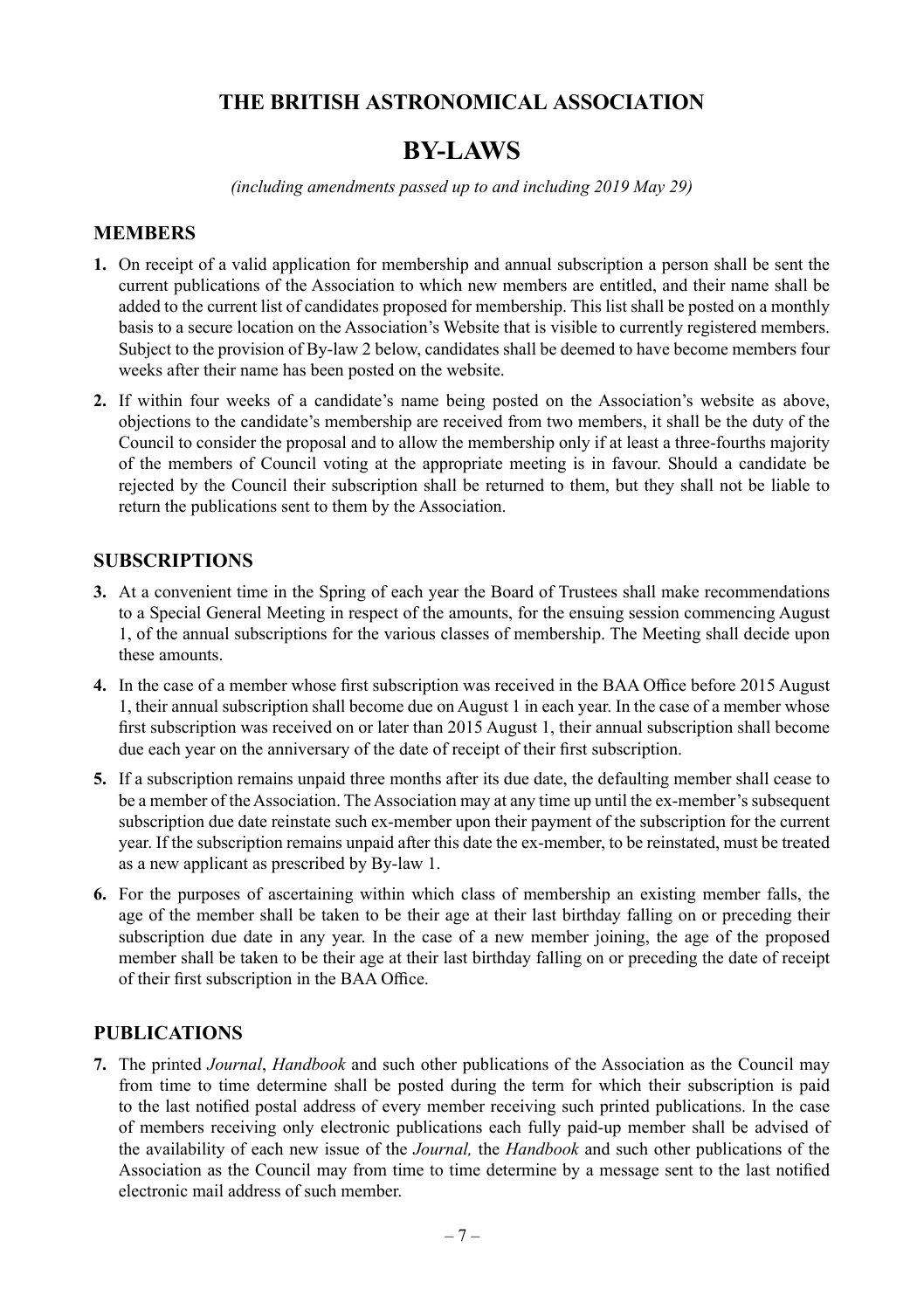#### **PRESIDENT**

- **8.** The President of the Association shall be elected annually. No member is permitted to serve as President for more than three consecutive years.
- **9.** No later than the Spring Special General Meeting of the President's final intended year of office, they shall announce the name of the person they intend to nominate as a candidate to be their successor.

#### **VICE-PRESIDENT**

**10.** The immediate past President shall serve as Vice-President for the duration of their successor's term of office.

#### **TRUSTEES AND MEMBERS OF COUNCIL**

- **11.** Any member of the Association may stand for election to the Board of Trustees provided they are not legally disqualified from holding the directorship of a Company, and are not disqualified by means of the provisions of paragraph 5 of the Memorandum of Association. In addition such member must be aware of, and accept, the duties and responsibilities of a Trustee of a Charity and of the Association, and must be able and willing to take an active part in the deliberations of the Board and attend meetings of the Board when necessary.
- **12.** A Section Director, Postholder or elected Secretary (other than the Business Secretary) may be elected as a Trustee or may serve as President or Vice-President, but may not serve as Treasurer or Business Secretary, while still acting as such Section Director, Postholder or elected Secretary. Such person shall only have one vote on the Council.
- **13.** No person may serve more than three consecutive years on the Board of Trustees, with the exception of years spent serving in the offices of President, Treasurer or Business Secretary, in which case they may serve no more than three consecutive years on the Board following the period for which they were qualified to serve on the Board by virtue of occupying these positions.
- **14.** No person may be elected for more than three consecutive years to the Council, with the exception of years spent serving on the Board of Trustees or as a Secretary, in which case they may serve no more than three consecutive years on the Council following the period for which they were qualified to serve on the Council by virtue of occupying those positions. Directors of Sections and Postholders shall remain members of Council so long as they retain those offices, and may be elected to the Council thereafter for up to three further consecutive years as provided above.

#### **ELECTION OF THE BOARD OF TRUSTEES AND THE COUNCIL**

- **15.** The members of the Board of Trustees and the other elected members of Council shall be elected annually by ballot of the members of the Association which shall be taken at a convenient date not more than 14 days prior to the date fixed for the Annual General Meeting in any year. Such date shall be known as the Ballot Day.
- **16.** Each year a notice advising the members of the conditions of the ballot and the last date for receipt of nominations for election to the Board of Trustees and the Council shall be placed in the February and April issues of the *Journal*. The notice shall also be sent to the last notified electronic mail address of each member. Should the serving President, Treasurer or any of the Secretaries have advised the Business Secretary that they do not intend to seek re-election, this information shall be included in the notice to the members.
- **17.** Any two members of the Association may nominate any other eligible member as President, Treasurer, Secretary, Trustee or elected member of Council. Each such nomination that is accompanied by a statement that the nominee is prepared to serve if elected, and, in the case of those seeking election to the Board, has understood and accepted the legal requirements for Charity Trustees, and is received in writing by the Association before noon on the second Friday in May, shall be included on the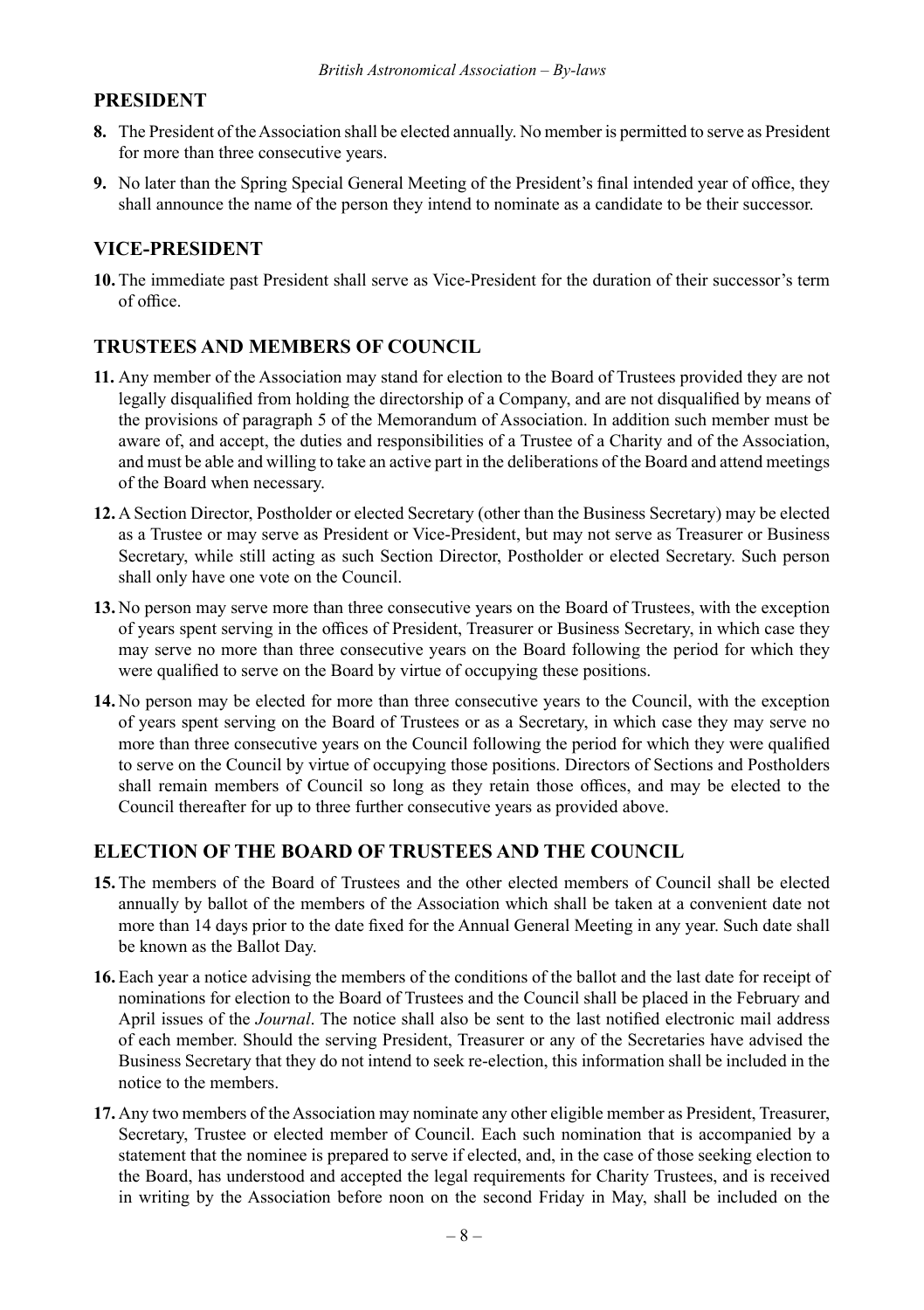#### *British Astronomical Association – By-laws*

Ballot List, unless withdrawn. A candidate may only stand for election to one position, except that a candidate for a non-Trustee position on Council may also stand for election as President, Treasurer, Secretary or as a Trustee.

- **18.** Following the closure of nominations under By-law 17 the Business Secretary shall prepare the Ballot List, taking into consideration the requirements of By-law 19 and the nominations received under By-law 17. Should too few nominations have been received to fill the nine places on the Board of Trustees, Council members shall introduce further nominations to appear on the Ballot List in order to fill these places.
- **19.** The Ballot List shall include all valid nominations for President, Treasurer, Secretaries (whose roles shall be individually specified) and other elected members of the Board and of the Council. The Ballot List shall state the position for which persons are nominated, followed by, in alphabetical order, the names of those nominated and not subsequently withdrawn, and the names of their nominators. The names of those nominated as Trustees or elected members of Council shall be combined alphabetically in one list and a mark (with an explanatory note) shall be put against the names of those standing for election as Trustees. The Ballot List shall contain instructions to voters to vote for no more than ten candidates in this combined list. Candidates' biographical notes shall accompany the Ballot List.
- **20.** The Ballot List shall be sent to each fully paid-up member in paper or electronic form at least 21 days before the Ballot Day, accompanied by instructions for the procedure for the ballot. No member may return more than one completed Ballot List. Paper Ballot Lists must be received at the Association's Office not later than noon on the Ballot Day.
- **21.** If an electronic voting system is available, members who wish to vote electronically may do so according to the instructions provided with the Ballot List. No member may vote more than once, and if a member votes electronically, any paper Ballot List also received from that member shall be deemed invalid.
- **22.** The results of the voting, giving the number of votes obtained by each candidate, shall be announced at the Annual General Meeting, and published in the *Journal* and on the Association's Website as soon as possible thereafter. Election to all positions shall be by simple majority. The five candidates in the combined list for Board and Council members who are marked as standing as Trustees and who poll most votes shall be elected to the Board of Trustees. The next five candidates from this list in order of the result of the voting, excluding any with automatic entitlement to be on Council by virtue of their position as Section Directors, Postholders or Secretaries, shall be elected to the Council. In the event of a tie for any position a vote shall be taken at the Annual General Meeting to decide the issue; if necessary the President or other person in the Chair should use their casting vote.

## **CO-OPTION TO THE COUNCIL**

**23.** Up to two additional people may be co-opted to the Council for periods of up to one year. Their duties and privileges shall be specified by the Council. This co-option power is additional to Council's power to fill vacancies arising during a session through resignation or death of a member.

#### **SCRUTINEERS OF THE BALLOT**

**24.** The Board of Trustees shall appoint two or more Scrutineers, not being actual or proposed members of the Board or of the Council, who shall meet at some convenient time on or after the Ballot Day to count the votes. The results of the voting shall be certified by the Scrutineers, who shall not accept any section of a Ballot List that contains more than the number of votes specified in the instructions or is, in their opinion, ambiguous or mutilated, or a Ballot List that is signed.

#### **TREASURER**

**25.** The Treasurer shall receive on account and for the use of the Association all moneys due to the Association and out of those funds pay all sums due by the Association. A regular account of receipts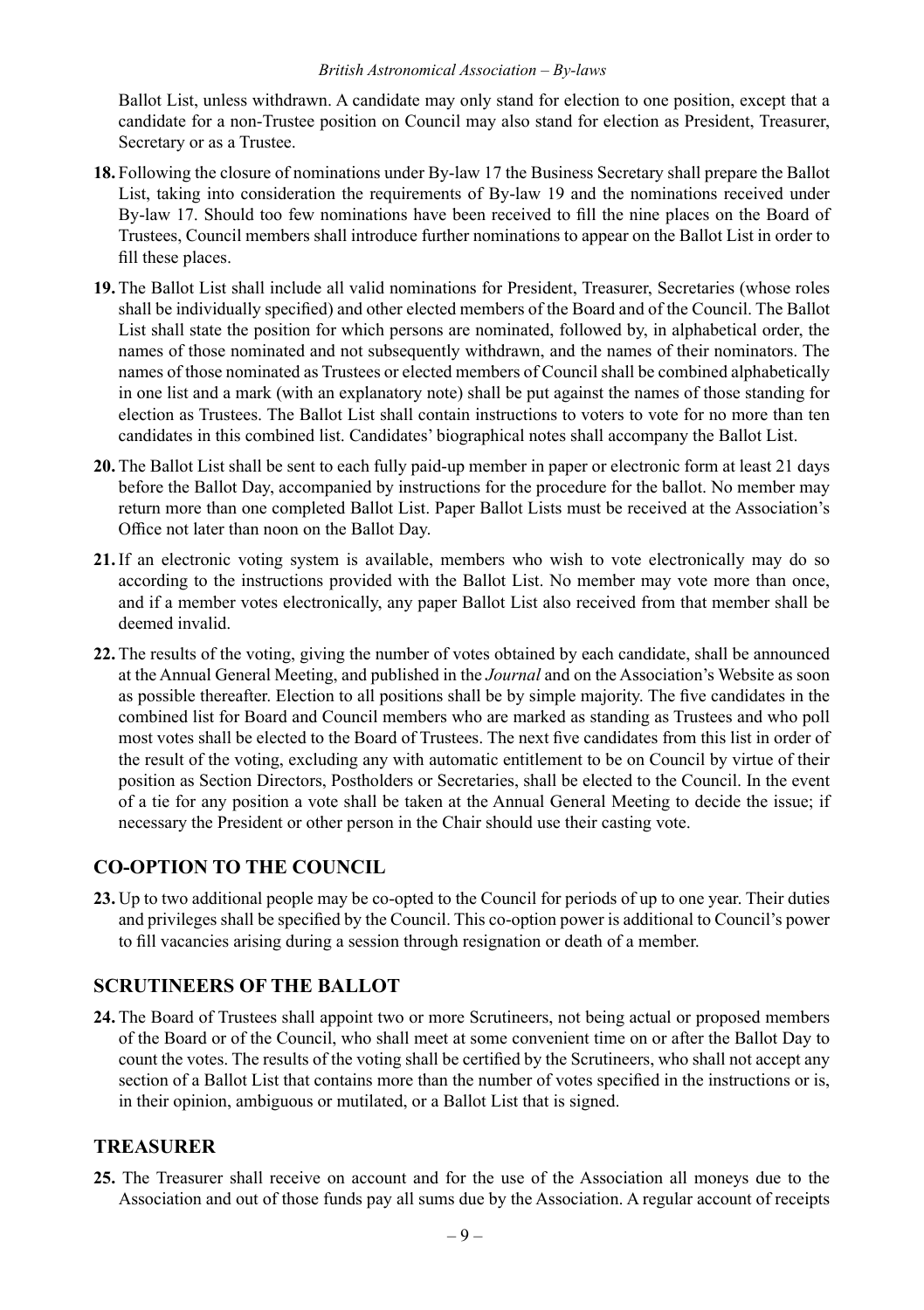#### *British Astronomical Association – By-laws*

and payments shall be kept in the mode which may seem most proper to the Board of Trustees, who shall have the direction and control of the money in the Treasurer's hands. Each year the Treasurer shall prepare full Accounts under appropriate accounting procedures at the time in place, and submit them to the Annual General Meeting.

**26.** In consultation with each Section Director, Postholder or other member of Council who is responsible for a cost or income source, the Treasurer shall prepare an annual Budget which shall be agreed by the Board of Trustees. Any member of Council who, during the year, anticipates additional expenditure that will cause the annual costs for which they are responsible to exceed the budget by 20% or more shall agree the matter with the Treasurer, and if referred by the Treasurer with the Board, before incurring such expenditure.

#### **BUSINESS SECRETARY**

**27.** The Business Secretary shall act as the Company Secretary and have the management of all persons employed by the Association, and the management of the correspondence of the Association, the Board of Trustees and the Council, subject to the direction and control of the Board of Trustees.

#### **SECTION DIRECTORS AND POSTHOLDERS**

- **28.** It shall be the duty of each Director of a Section to invite the co-operation of other members in the work of the Section, to issue guidance to such co-operating members, and to receive and discuss their observations and other contributions. Section Directors and Postholders shall provide a triennial report to Council describing their work and the work of the Section (if applicable) during the previous three years. Under certain circumstances additional reports may be required as directed by the Council. In all cases of doubt or difficulty the Directors of Sections or Postholders shall at once refer to the Council.
- **29.** On the occasions when each triennial report is considered by the Council, Council shall review the work of the relevant Section and Section Director or Postholder. Council shall have regard to whether the work expected by Council of the Section Director or Postholder has been satisfactorily conducted over the previous three years, in accordance with decisions and policies of the Council, before deciding whether or not to renew the appointment of the Section Director or Postholder. Council may also consider whether the Section or Post in question is still required for the ongoing activities of the Association, and Council may decide to discontinue a particular Section or Post if it is considered to be redundant or otherwise no longer appropriate. The Council may also conduct such a review at any other time, at its discretion.
- **30.** When a vacancy for a Section Director occurs, the Council should consult the relevant Section Officers or Committee members before appointing a new Director.

#### **COMMITTEES**

- **31.** Committees for promoting the objects of the Association may be appointed by the Council, to whom their reports shall be submitted. The Council may invite persons not members of the Association or members of the Council to serve on committees; such persons shall have an equal voice with the other members of the committee. The President may participate in the business of any Committee.
- **32.** The terms of reference of a Committee, and the name of its convenor or Chair, shall be defined by the Council. Each committee shall appoint a Secretary from within its ranks, who may or may not be the convenor; the Secretary shall record brief minutes of all decisions of the committee. Decisions may be taken at meetings, or by telephone, electronic mail or other means. The minutes of each committee shall be distributed electronically to all members of the Council and shall be lodged in the Association's archive.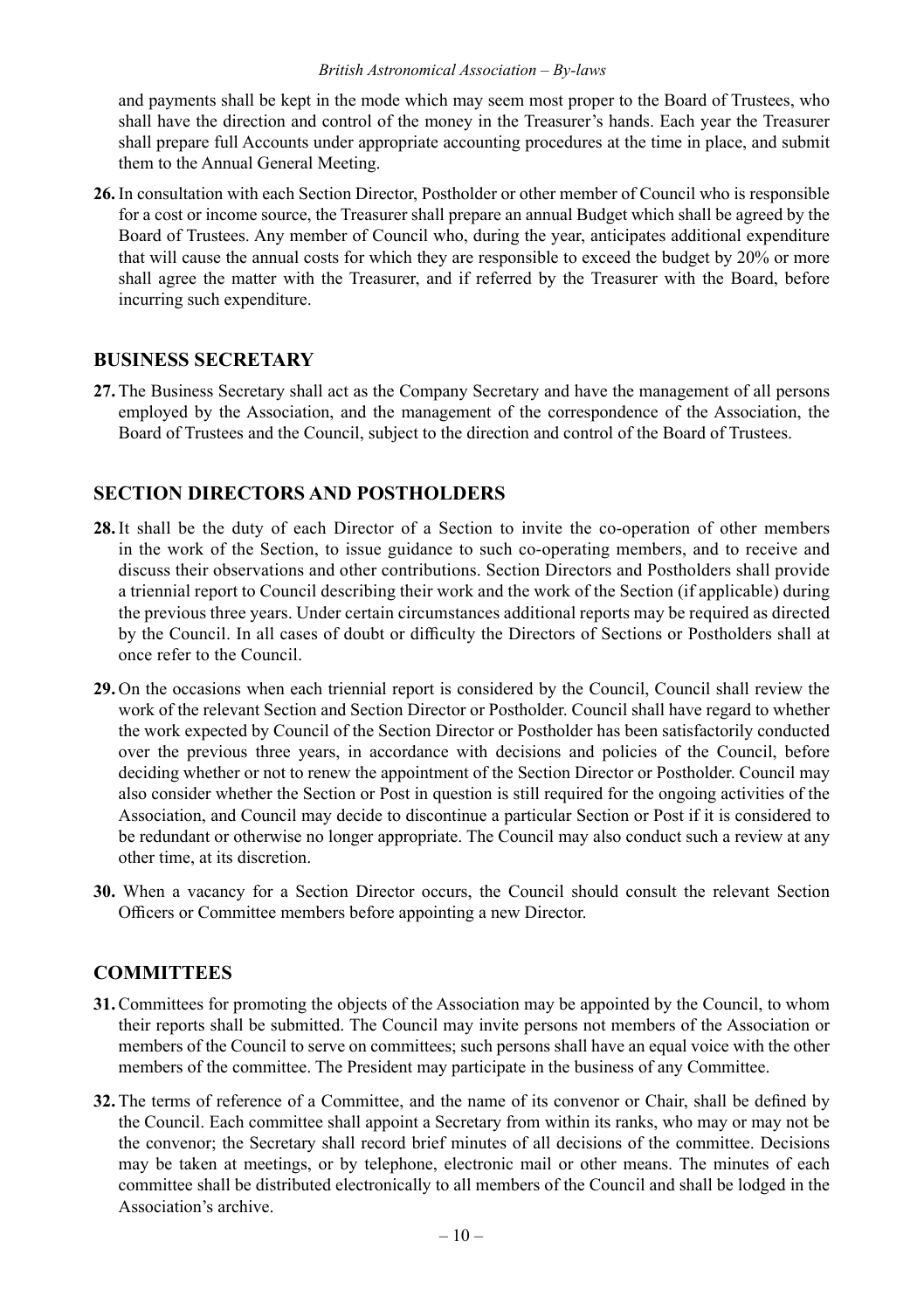#### **MEETINGS OF THE BOARD OF TRUSTEES**

- **33.** The Board of Trustees shall meet in person at least once a year on such dates as the Board shall from time to time appoint. Any three Trustees may, by written message to the Business Secretary, require a Special Meeting of the Board of Trustees to be called, and if the Business Secretary neglects to call such Special Meeting, any one of the Trustees may call it. Seven clear days' notice shall be given of each physical meeting of the Board of Trustees.
- **34.** The Business Secretary shall prepare the agenda and associated documents for meetings of the Board of Trustees and circulate these electronically at least five days prior to the date appointed for such meeting. The Secretary shall attend and take the minutes at such meetings, and circulate a draft copy of such minutes to all Trustees within 14 days of the date of the meeting, or as soon as possible thereafter. Should the Business Secretary's absence from the meeting be unavoidable the Trustees at the meeting shall appoint one of their number to take and circulate the minutes as above.
- **35.** In addition to the above, the Board of Trustees may meet or confer in person, electronically or by telephone as frequently as the business of the Association may require. Decisions may be taken by majority of a quorum of at least five members of the Board at meetings, or by telephone, electronic mail or other means; the Business Secretary, or in the Secretary's absence another member of the Board, shall record brief minutes of all decisions of the Board, however reached. Minutes shall include the names of and votes recorded by those Trustees taking part in the decision. The Minutes of meetings and other decisions of the Board of Trustees shall be distributed electronically to the members of Council and lodged in the Association's archive, except where such Minutes refer to confidential affairs or matters of personal privacy, in which case the existence therein of such redacted items shall be made apparent.

#### **MEETINGS OF THE COUNCIL**

- **36.** Council shall meet at least twice a year on such dates as the Council may from time to time appoint. Council members may participate and vote in Council meetings via electronic means. The quorum for a Council meeting shall be ten. Any five members of the Council may, by written message to the Business Secretary, require a Special Meeting of the Council to be called, and if the Business Secretary neglects to call such Special Meeting, any one of the members of the Council may call it. Seven clear days' notice shall be given of each meeting of the Council.
- **37.** The Business Secretary shall prepare the agenda and associated documents for each meeting of the Council and circulate these electronically at least five and not more than ten days prior to the date appointed for such meeting. The Business Secretary shall attend and take the Minutes at every meeting of the Council, and circulate a draft copy of such minutes to all Council members within 14 days of the date of the meeting, or as soon as possible thereafter. Should the Business Secretary's absence from the meeting be unavoidable the Council members at the meeting shall appoint one of their number to take and circulate the minutes as above.
- **38.** The consideration of any question, except it be one of adjournment, or of one already adjourned, shall on the demand of three members present be deferred to the succeeding Meeting.

#### **AFFILIATION OF SCIENTIFIC SOCIETIES AND SCHOOLS**

- **39.** Scientific societies, including observatories and local astronomical societies, and schools and other educational establishments, may, subject to the approval of the Council, be affiliated to the Association, and shall collectively be known as 'affiliated societies'. Neither affiliated societies nor their members shall have a right to vote in any election of the Association.
- **40.** Every affiliated society shall pay an annual subscription and shall be entitled to receive one copy of the publications of the Association that are normally distributed to members.
- **41.** Members of affiliated societies are entitled to attend AGMs and SGMs of the Association. Such attendance shall confer no right to vote at such meetings.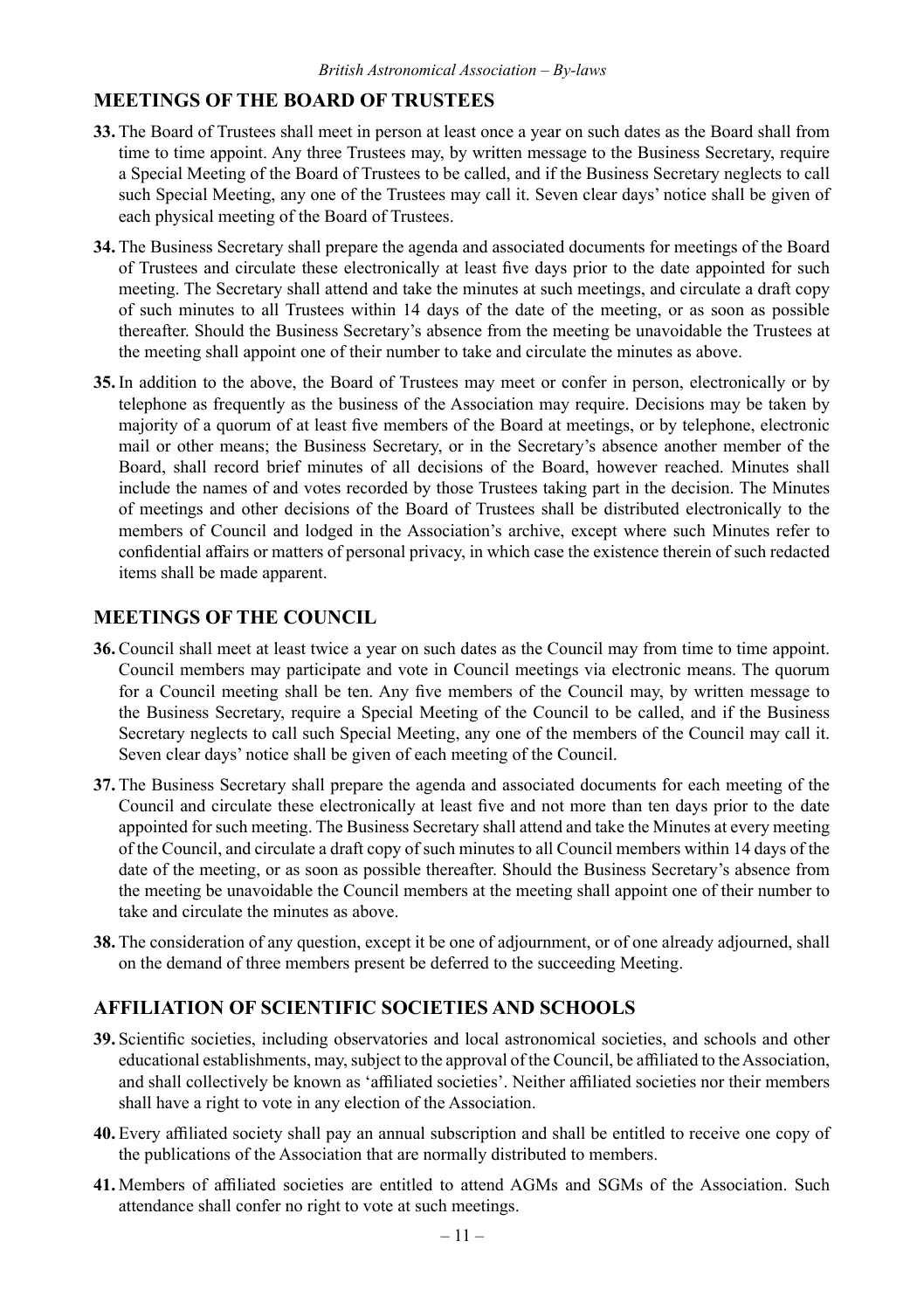**42.** The Council reserves the right to revoke the affiliation of any society at any time.

#### **THE ASSOCIATION'S MEDALS, PRIZES AND AWARDS**

- **43.** From time to time the Association may recognise outstanding contributions to the progress of astronomy or to the Association's work by the presentation of medals or other awards. At a convenient time each year the Council shall decide which medals, prizes or awards should be made in that year; in reaching a decision the Council must be governed and guided by the regulations which may be attached to any particular medal or other award. No award is to be made unless at least three-fourths of the members of Council present at the appropriate meeting agree thereto.
- **44.** Regulations relating to the medals, prizes and awards can be obtained from the Association's Office or from its Website.

#### **EMERGENCY POWERS**

**45.** If, through events outside the control of the Association, circumstances arise in which it is impracticable to comply with the provisions of these By-laws or to convene an SGM at which proposals to amend or suspend the By-laws could be considered, the Board of Trustees shall take such action as it considers necessary. Such action shall not be contrary to the general scope, true intent and meaning of the Memorandum of Association and the Articles of Association, and shall be reported to a meeting of the Council convened immediately this becomes practicable. If it is impracticable for the Board of Trustees as such to act, either by meeting or other communication, the authority for such action as may be necessary shall be, in order: the President; the Vice-President; the Treasurer; the Business Secretary; one or more of the Trustees; and one or more of the members of the Council.